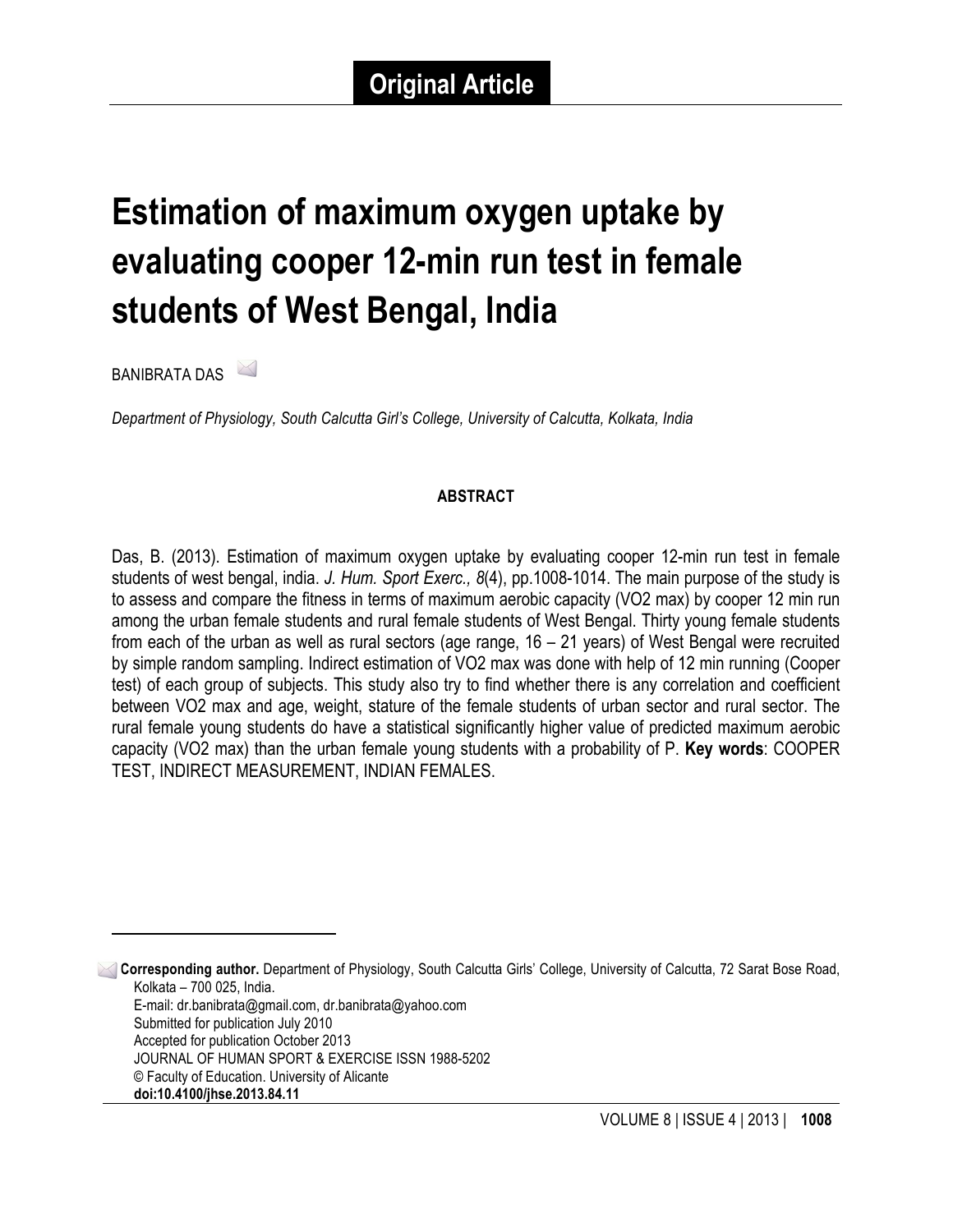## **INTRODUCTION**

Physical activity is an integral part of everyday life. In order to evaluate physical fitness of the female students there are several methods to estimate  $VO<sub>2</sub>$  max. There are aconsiderable number of tests developed in many years for measuring the maximum oxygen consumption. It is well known, direct measurement of maximum oxygen uptake  $(VO<sub>2</sub>$  max) is recognized as the best single index of aerobic fitness (Astrand & Rodhal, 2003), but that way is not always possible due to both expensive and require sophisticated instrument and trained staffs. According to Dolgener et al. (1994); Grant et al. (1995); Chatterjee et al. (2004), direct measurement of maximum oxygen consumption is not always practical in some situations, such as fitness testing or testing in a larger population. Therefore indirect methods are suitable used for determining VO<sub>2</sub> max.

The indirect field tests do not require special equipment or conditions, they are very simple to perform and it is possible to do the test in a larger number of subjects at one time. Although the indirect tests are not as precise as direct measures but still they are considered as acceptable predictors of VO<sub>2</sub> max (Chatteriee et al., 2004; Heil et al., 1995; Kliene et al., 1987).

Cooper's 12 minute run test (Cooper, 1968) is a popular field test used for measuring aerobic fitness. This fitness test was initially used to estimate the  $VO<sub>2</sub>$  max. Dr. Cooper found that there is a very high correlation between the distance someone can run (or walk) in 12 minutes and their VO<sub>2</sub> max value, which measure the efficiency with which someone can use oxygen while exercising. This test is still one of the basic fitness tests used by the military, as well as many coaches, trainers and an individual to determine cardiovascular fitness and track fitness over time. This simple test also allows you to compare your cardiovascular endurance with others of your age and gender.

The present study emphasizes on the physical fitness of the different types of female students (urban and rural) of West Bengal, India by predict  $VO<sub>2</sub>$  max through Cooper 12 min run test. This study also compares the physical fitness level of the urban and rural female students.

## **MATERIAL AND METHODS**

#### *Selection of subjects*

The study was performed on 30 urban female students and 30 rural female students. The average age of both groups of workers was 16 – 21 years. Both groups of subjects are from the same socioeconomic backgrounds and were selected for the study on the basis of random sampling from the urban sector as well as rural sector of West Bengal, India respectively.

#### *Measurement of Physical parameters*

The height and weight of the sedentary young female students of both urban sector and rural sector were measured by an anthropometer (Martin's Anthropometer) and weighing machine (Crown, Mfg. by Raymon Surgical Co.) respectively. Body surface area (BSA) and the Body Mass Index (BMI) of all the subjects were also computed by the following equation:

BSA (m<sup>2</sup>) = (Body Height in cm)  $0.725 \times$  (Body Weight in kg)  $0.425 \times 0.007184$  (DuBois & DuBois, 1916; Banerjee & Sen, 1955)

BMI = Weight (kg)/Height (m2) (Poskit, 2000)

*Test Procedures*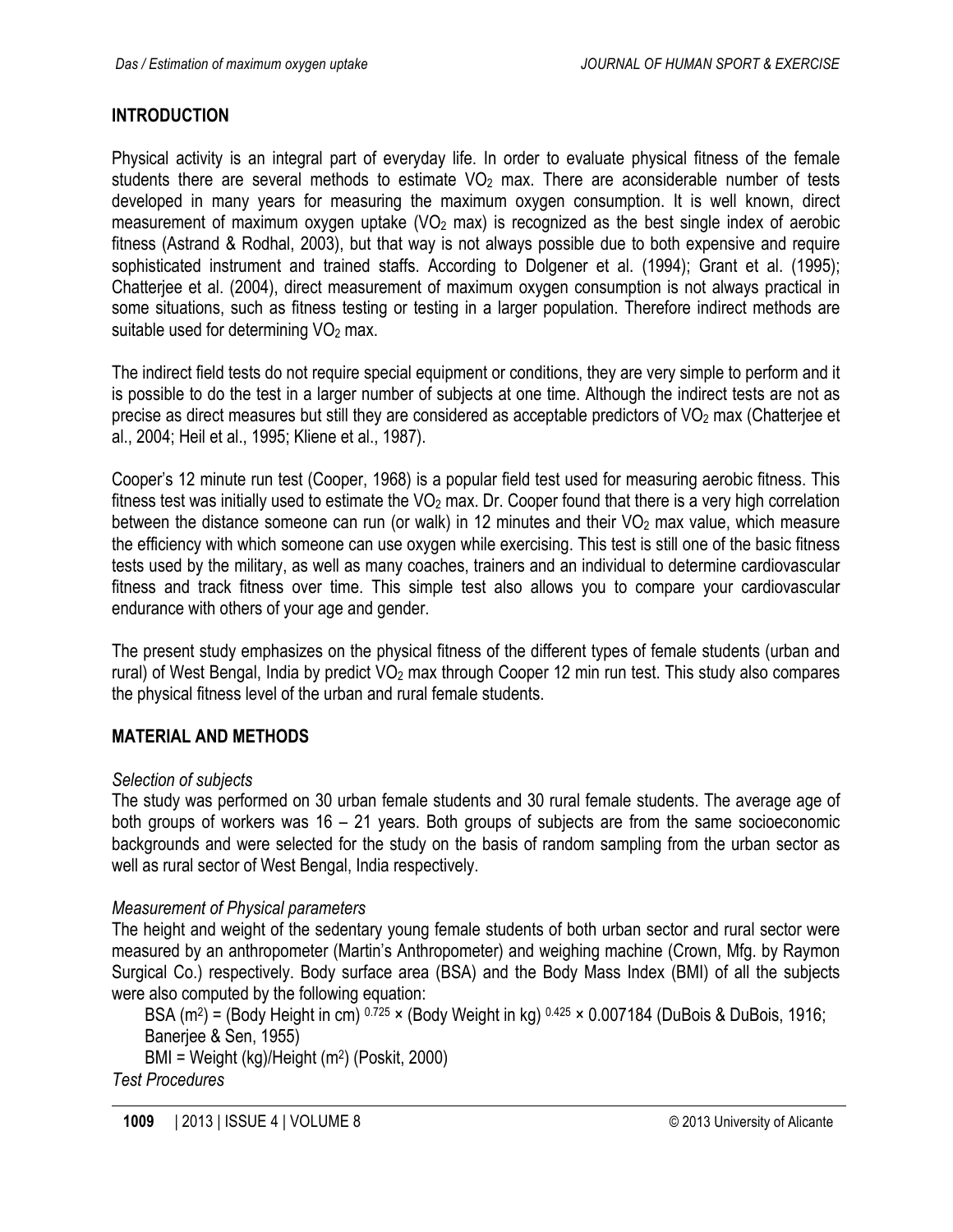A 400 meter track was marked out in a ground to conduct cooper's test and the subject were given a trial run before to familiarize them with the nature of the experiment several days before the actual day of the test. In the day of the experiment the subject were asked to standing in the start. The experimental subjects were asked to run / walk as many lap of 400 meter track as possible for the period of 12 minutes. After exact 12 minutes the subjects were asked to stop running/ walking immediately. Then total distance in meter covered after 12 minutes by the experimental subjects were recorded.  $VO<sub>2</sub>$  max was predicted by using the following formula:

 $VO<sub>2</sub>$  max (ml/kg/min) = (22.351 x distance covered in kilometers) -11.288

#### *Statistical Analysis*

Student paired "t" test was performed among the female students of urban sector and female students of rural sector to find out whether there is any significant difference in between the physical parameters of both the groups for the chosen level of significance ( $p < 0.05$ ).

Correlation and regression was performed to assess the significant difference between  $VO<sub>2</sub>$  max and age, weight, stature of the female students of urban sector and female students of rural sector.

Statistical analysis was performed using the statistical package PRIMER OF BIOSTATISTICS (Primer of Biostatistics 5.0.msi, Msi Version 1.20.1827.0, Primer for Windows, McGraw-Hill). Spearman rank order correlation and regressions were performed to explore the magnitude and direction of association between two variables.

## **RESULTS**

The mean values of age and physical parameters (height, weight, BSA and BMI) of urban and rural young female students were shown in table 1. No significant differences were found between the physical parameters (height, weight and BSA) of urban and rural young female students. Only there is a significant change in BMI between urban and rural young female students.

| <b>Parameters</b>       | <b>Urban Students</b> | <b>Rural Students</b> | t score | p value | <b>Remarks</b> |
|-------------------------|-----------------------|-----------------------|---------|---------|----------------|
|                         |                       |                       |         |         | (P < 0.05)     |
| Age (years)             | $18.4 (\pm 1.54)$     | $18.5 (\pm 1.45)$     | 0.259   | 0.797   | ΝS             |
| <b>Body Height (cm)</b> | $152.4 (\pm 4.8)$     | $152.9 (\pm 4.81)$    | 0.403   | 0.688   | ΝS             |
| Body Weight (kg)        | $51.0 \ (\pm 5.55)$   | 49.2 $(\pm 3.34)$     | 1.522   | 0.133   | <b>NS</b>      |
| BSA(m <sup>2</sup> )    | $1.51 (\pm 0.09)$     | $1.49 \ (\pm 0.07)$   | 0.961   | 0.341   | <b>NS</b>      |
| BMI ( $\text{kg/m}^2$ ) | $22.0 (\pm 2.2)$      | $20.9 \ (\pm 1.05)$   | 2.472   | 0.016   | S              |

|  |  | Table 1. Physical parameters of the urban and rural female students |  |  |  |  |  |  |
|--|--|---------------------------------------------------------------------|--|--|--|--|--|--|
|--|--|---------------------------------------------------------------------|--|--|--|--|--|--|

Table 2 mainly shows the comparative study of predicted maximum aerobic capacity ( $VO<sub>2</sub>$  max) among the urban young female students and rural young female students. From statistical analysis (table- 2) it was observed that, the rural female young students do have a statistical significantly higher value of predicted maximum aerobic capacity (VO<sub>2</sub> max) than the urban female young students with a probability of  $P < 0.001$ . Table 3 mainly represents the correlation coefficients (r) of the predicted maximum aerobic capacity ( $VO<sub>2</sub>$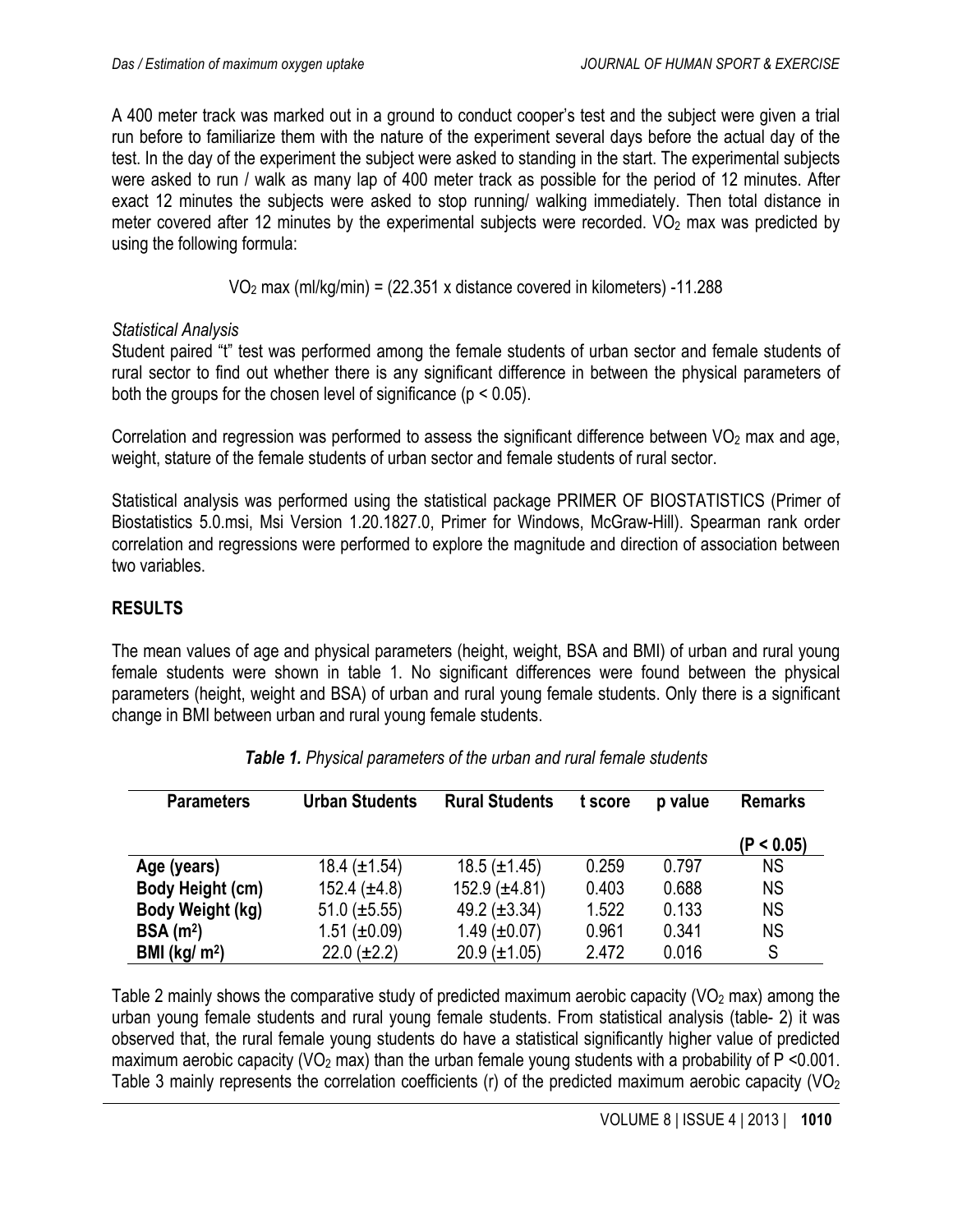max) score with age, height, weight, BSA, BMI among the urban young female students and rural young female students. Table 3 shows the relationship between maximum aerobic capacity ( $VO<sub>2</sub>$  max) and age. From this study it shows that the maximum aerobic capacity ( $VO<sub>2</sub>$  max) is negatively correlated with age incase of urban female students (r = - 0.68; P< 0.001) and rural female students (r = - 0.71; P< 0.001).

| female students              |                                                        |         |                 |           |  |  |  |
|------------------------------|--------------------------------------------------------|---------|-----------------|-----------|--|--|--|
| Category                     | <b>Predicted</b><br>$VO2$ max by<br><b>Cooper test</b> | t value | 95% CI Interval | P value   |  |  |  |
| <b>Rural Female students</b> | $50.2 \ (\pm 5.75)$                                    |         |                 |           |  |  |  |
| <b>Urban Female Students</b> | 41.3 $(\pm 4.37)$                                      | 6.76    | 6.23 to 11.47   | P < 0.001 |  |  |  |

**Table 2.** Comparative study of predicted maximum aerobic capacity (VO<sub>2</sub> max) among urban and rural

Table 3 also shows that relationship between maximum aerobic capacity ( $VO<sub>2</sub>$  max) and body height and weight of the urban young female students and rural young female students. This table shows that predicted  $VO<sub>2</sub>$  max has a negative association with height of urban young female students ( $r = -0.32$ ; P< 0.10) and height of rural young female students (r = - 0.19; P> 0.10). It is evident from the table 3 that there is a negative correlation ( $r = -0.09$ ) between predicted VO<sub>2</sub> max and body weight of the urban young female students, but there is a positive correlation ( $r = 0.15$ ) found between predicted VO<sub>2</sub> max and body weight of the rural young female students. The predicted VO<sub>2</sub> max has a negative correlation with BSA of both urban (r = - 0.18) and rural (r = - 0.02) young female students respectively. But BMI of the both group of subjects has positive correlation [Urban ( $r = 0.10$ ); rural ( $r = 0.39$ )] with predicted VO<sub>2</sub> max.

| Table 3. Correlation and coefficient and p value of tailed significance for urban and rural female students |  |  |
|-------------------------------------------------------------------------------------------------------------|--|--|
|                                                                                                             |  |  |

| <b>Subjects</b> | <b>Parameters</b>            | <b>Correlation</b><br>and<br>Coefficient (r) | <b>Standard</b><br>error<br>(SE) | t score | p value   | <b>Remarks</b><br>(P<0.05) |
|-----------------|------------------------------|----------------------------------------------|----------------------------------|---------|-----------|----------------------------|
| <b>Urban</b>    | $VO2$ max & Age              | $-0.68$                                      | 0.13                             | 5.23    | P < 0.001 | S                          |
|                 | VO <sub>2</sub> max & Height | $-0.32$                                      | 0.17                             | 1.88    | P < 0.10  | <b>NS</b>                  |
|                 | VO <sub>2</sub> max & Weight | $-0.09$                                      | 0.18                             | 0.50    | P > 0.10  | <b>NS</b>                  |
|                 | $VO2$ max & BSA              | $-0.18$                                      | 0.18                             | 1.00    | P > 0.10  | <b>NS</b>                  |
|                 | $VO2$ max & BMI              | 0.10                                         | 0.18                             | 0.55    | P > 0.10  | <b>NS</b>                  |
|                 | $VO2$ max & Age              | $-0.71$                                      | 0.13                             | 5.46    | P < 0.001 | S                          |
| <b>Rural</b>    | VO <sub>2</sub> max & Height | $-0.19$                                      | 0.18                             | 1.05    | P > 0.10  | <b>NS</b>                  |
|                 | VO <sub>2</sub> max & Weight | 0.15                                         | 0.18                             | 0.83    | P > 0.10  | <b>NS</b>                  |
|                 | $VO2$ max & BSA              | $-0.02$                                      | 0.18                             | 0.11    | P > 0.10  | <b>NS</b>                  |
|                 | $VO2$ max & BMI              | 0.39                                         | 0.17                             | 2.29    | P < 0.05  | S                          |
| Urban & Rural   | $VO2$ max                    | 0.40                                         | 0.17                             | 2.35    | P < 0.05  | S                          |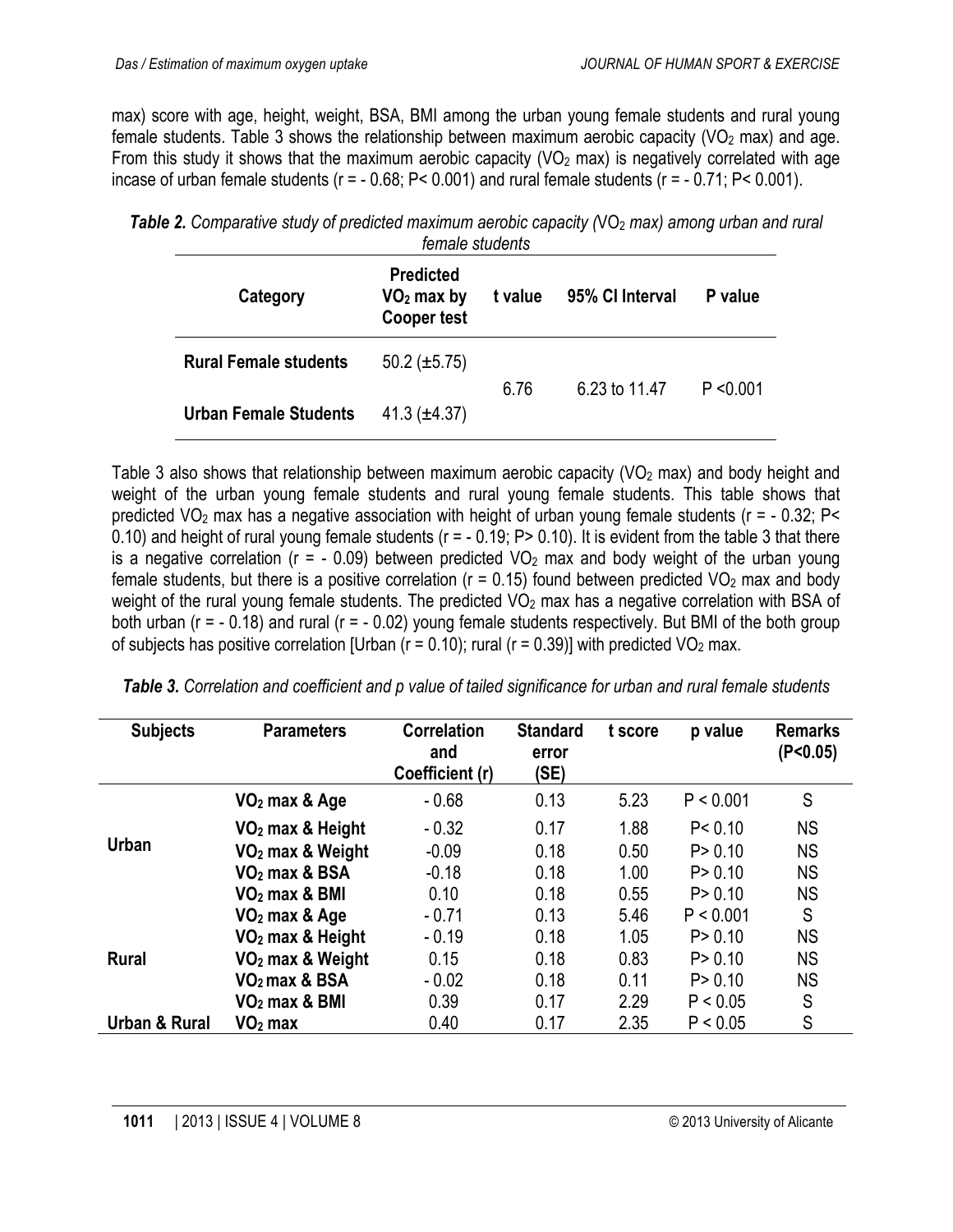#### **DISCUSSION**

Maximum oxygen uptake capacity ( $VO<sub>2</sub>$  max) has been widely considered to be reliable and valid measure of cardio respiratory fitness (Das & Dhundasi, 2001). The result of maximum oxygen uptake capacity (VO<sub>2</sub>) max) in the present investigation shows that the rural female students have a significantly higher  $VO<sub>2</sub>$  max than the urban female students. This result corroborates with the work of Das et al. (2010). According to them of the rural female student has a higher predicted  $VO<sub>2</sub>$  max (QCT) than the urban female students.

This study mainly shows that maximum oxygen uptake  $(VO<sub>2</sub>$  max) is known to be significantly correlates with age. As suggested by Astrand & Rodhal (1986) that maximum oxygen uptake increases with age up to 20 years. After that there is a gradual decline in maximum oxygen uptake. Hagen et al. (1993); Biswas et al. (2004) also suggested the same view. According to them, decrease of maximal oxygen uptake with the advancement of age.

This study shows that maximum oxygen uptake is directly related to body weight. This results was supported by Samanta & Chatterjee (1981); Biswas et al (2004). Among the physical parameters body mass index as the best predictor of  $VO<sub>2</sub>$  max. From this study it was observed that body mass index shows positive and significant correlation coefficient with  $VO<sub>2</sub>$  max especially on the rural female students (r=0.39) and with the urban female students ( $r = 0.10$ ). This study also shows that highest values of correlation coefficient were obtained between  $VO<sub>2</sub>$  max and BMI in case of both rural and urban female students (Hattiwale et al. 2008).

In the present investigation, age was observed to have only significant relationship with the  $VO<sub>2</sub>$  max in both the female group of students. In a previous study Biswas et al (2004) it was also noted the same type of observation. When correlating each physical parameter with  $VO<sub>2</sub>$  max, it was established that body height, body weight, BSA and BMI of the urban female students does not have significant correlation with  $VO<sub>2</sub>$  max, but incase of the rural female students age and BMI shows significant correlation with  $VO<sub>2</sub>$  max. This study also shows that there is a significant correlation (r=0.40), between the predicted maximum aerobic capacity (VO<sub>2</sub> max) of urban young female students and rural young female students.

This study also found that there is a very high correlation between the distances someone can run (or walk) in 12 minutes and their  $\sqrt{O_2}$  max value. The regression coefficient between  $\sqrt{O_2}$  max and 12 min run distance in the present study was 1.00 incase of both urban and rural female students. Whereas, Cooper in 1968 observed the result of correlation – coefficient was 0.90. The age range of the Cooper was high (17 – 54 years). Whereas, in this study the age range was 16 – 21 years.

#### **CONCLUSIONS**

High level of physical fitness requires a high  $VO<sub>2</sub>$  max value. This study conclude that the rural female students has a higher cardio respiratory fitness due to significantly high  $VO<sub>2</sub>$  max value in 12 min run Cooper test.

This study also concluded that significant correlation coefficient was found between age and  $VO<sub>2</sub>$  max value in both groups (urban & rural) of female students. This study also concluded that body height, body weight and BSA of the urban female is significantly negative correlates with their  $VO<sub>2</sub>$  max value and the body height and BSA of the rural female is significantly negative correlated with their  $VO<sub>2</sub>$  max value. BMI is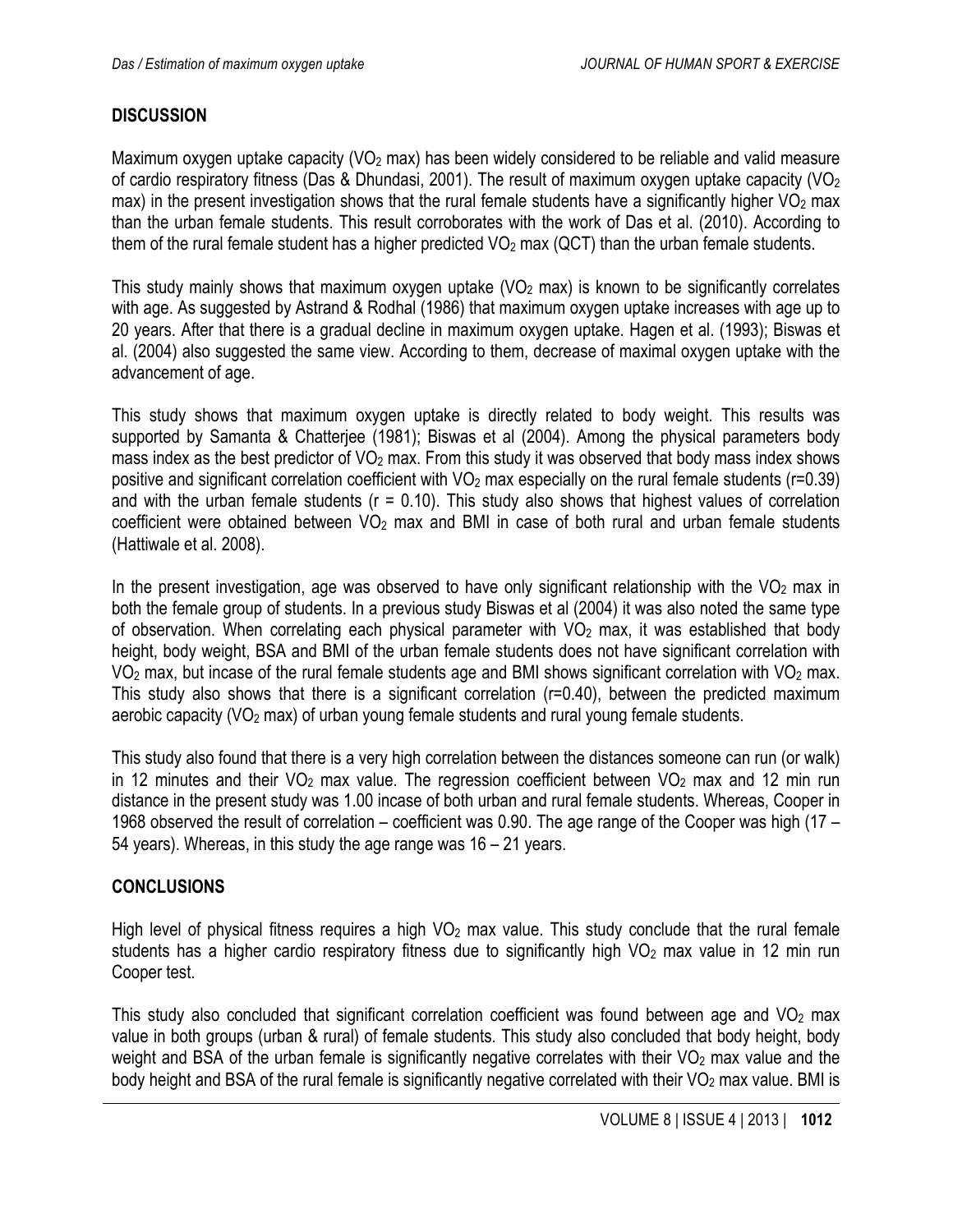mainly known as the best predictor of  $VO<sub>2</sub>$  max. The rural female students' shows a significantly higher value of correlation and coefficient with  $VO<sub>2</sub>$  max.

#### **ACKNOWLEDGEMENT**

The authors thank to all the subjects of this study who rendered immense co-operation during the completion of this study.

### **REFERENCES**

- 1. Astrand, P.O., Rodahl, K., Dahl, H. & Stromme, S. (2003). *Evaluation of physical performance on the basis of tests. Textbook of Work Physiology: Physiological Bases of Exercise. 4th ed.* New York: McGraw Hill.
- 2. Astrand, P.O. & Rodahl, K. (1986). *Text book of work Physiology*. New York: McGraw Hill Book Co.
- 3. Banerjee, S. & Sen, R.N. (1955). Determination of the surface area of the body of Indians. *J Appl Psychol, 7,* pp.585-588
- 4. Biswas, R., Samanta, A. & Chatterjee, S. (2004). Maximal aerobic capacity of Indian inland fisherman. *Indian Journal of Physiology & Allied Sciences*, *58*(3), pp.70-79
- 5. Chatterjee, S., Chatterjee, P., Mukherjee, P.S. & Bandyopadhyay. A. (2004). Validity of Queen's college step test for use with young Indian men. *Brit J Sport Med*, *38,* pp.289-291
- 6. Cooper, K.H. (1968). A means of assessing maximum oxygen intake. *JAMA*, *203*, pp.135-38
- 7. Das B., Ghosh, T. & Gangopadhyay, S. (2010). A Comparative Study of Physical Fitness Index (PFI) and predicted maximum aerobic capacity ( $VO<sub>2</sub>$  max) among the different groups of female students in West Bengal, India. *International Journal of Applied Sports Science, 22*(1), pp.13-23
- 8. Das, K.K., & Dhundasi, S.A. (2001). Physical fitness: a longitudinal study among Muslim children of Bijapur (Karnataka). *Indian Journal of Physiology and Pharmacology*; *45*(4), pp.457-62
- 9. Dolgener, F.A., Hensley, L.D., Marsh, J.J. & Fjestul, J.K. (1994). Validation of the Rockfort Fitness Walking Test in college male and females. *Res Q Exercise Sport*, *65,* pp*.*152-158
- 10. Dubois, D. & Dubois, E.F. (1916). A formula to estimate approximate surface area if height and weight be known. *Archives of Internal Medicine*, *17*, pp.863-871
- 11. Grant, S., Corbett, K., Amjad, A.M., Wilson, J. & Aitchison, T.A. (1995). Comparison of methods of predicting maximum oxygen uptake. *Brit J Sport Med, 29*(3), pp.147-152
- 12. Hagen, K.B., Vik, T., Myher, N.E., Opsahl, P.A. & Ringdahl, K.H. (1993). Physical workload, perceived exertion and output of cut wood as related to age in motor manual cutting. *Ergonomics*, *36*, pp.479-488
- 13. Hattiwale, H.M., Maniyar, S.A., Das, K.K. & Dhundasi, S.A. (2008) Role of body mass index on physical fitness index in two different age groups of healthy young males from north interior Karnataka, India. *Al Ameen Journal of Medical Sciences*, *1*(1), pp.50-54
- 14. Heil, D.P., Freedson, P.S., Ahlquist, L.E., Price, J. & Rippe, J.M. (1995). Non exercise regression models to estimate peak oxygen consumption. *Med Sci Sport Exe, 27*, pp.599-606